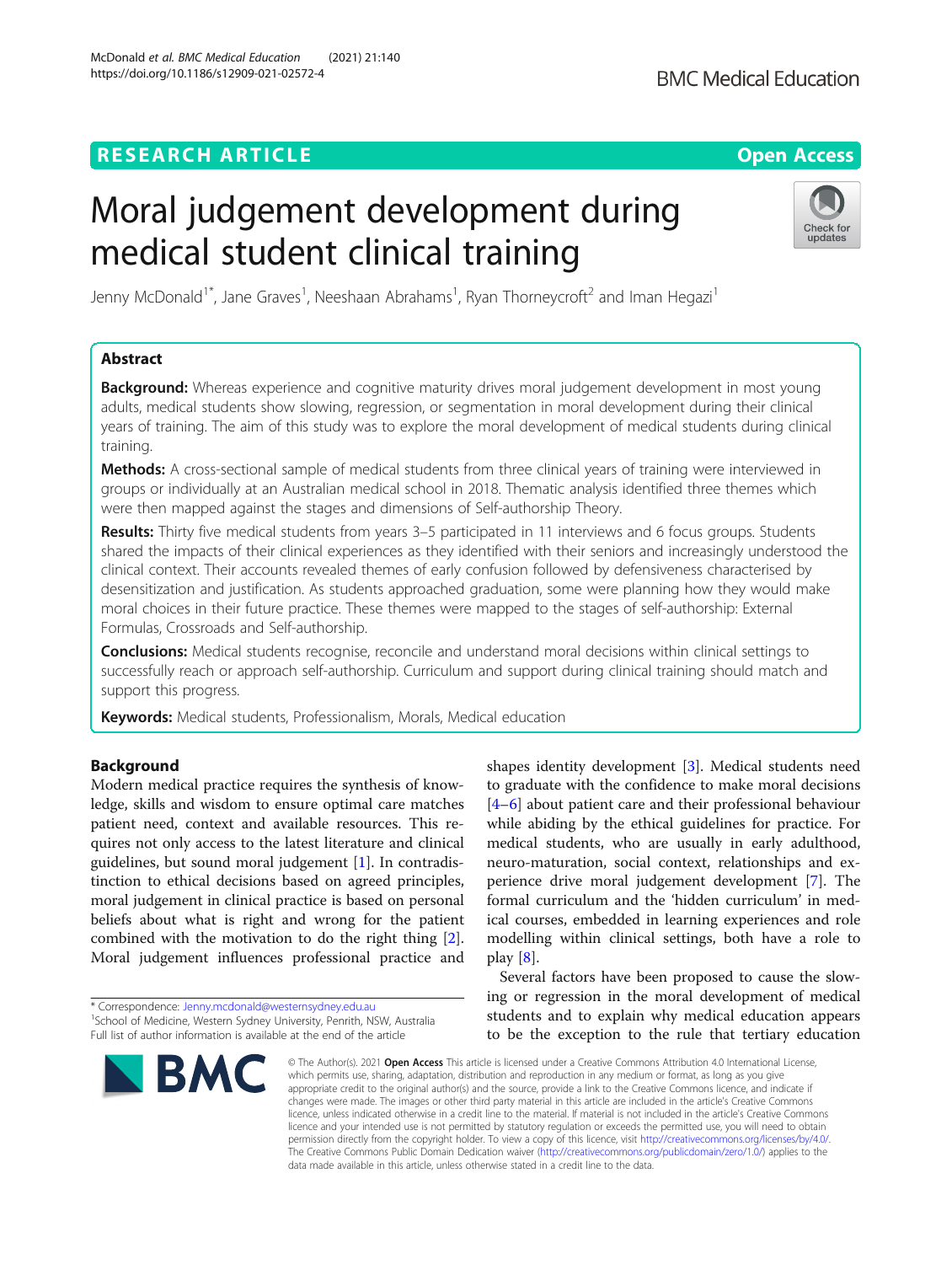fosters moral development [\[9](#page-7-0)] These factors include unsupported exposure to ethical dilemmas, negative clinician role modelling in the hospital setting [\[4,](#page-7-0) [10](#page-7-0)–[12](#page-7-0)]; inequities in patient services and care; being placed in a position to act unethically [\[13](#page-7-0)]; the powerlessness of medical students [[14](#page-7-0), [15\]](#page-7-0); and the socializing experience of medical school [\[16](#page-7-0)]. Feudtner et al. [[13\]](#page-7-0) found a correlation between witnessing unethical behaviour, acting unethically and the reported sense by medical students that ethical principles and their moral judgement had been violated and compromised. The inability to act upon moral judgements causes moral distress [\[17](#page-7-0)], and this emotional response may also be a factor in the disruption of moral development. Medical students are particularly vulnerable to moral distress because of their low place in the healthcare system hierarchy. They are required to accept the right answer in a clinical setting rather than to use critical reasoning to solve problems [[9\]](#page-7-0) or their moral judgement.

To address challenges to moral judgement in medical students, formal teaching in ethics has been shown to en-hance moral development [[18\]](#page-7-0) and reduce moral distress [[11](#page-7-0)]. However, this may lead to conflict between the virtues taught in the formal curriculum and what the students actually experience through the hidden curriculum. This in turn may lead to moral relativism and cynicism among students as they progress through medical school [[19](#page-7-0)]. Students who are able to reflect effectively may be better place to tolerate this conflict, as a correlation has been shown between lower reflection ability and moral judgement regression in final year medical students [[20](#page-7-0)]. Timing and understanding of moral judgement development is critical for interventions to be effective.

Piaget [[21\]](#page-7-0) and Kohlberg [[22\]](#page-7-0) laid the groundwork for the current understanding of moral judgement development. Quantitative longitudinal studies, using standardised tests of moral judgement based on Kohlberg's theory, have explored moral development during medical training. Lind's group [\[23](#page-7-0)] compared medical students to other tertiary students. Medical students showed a decline in their moral judgement competence, whereas other tertiary students showed growth (as would be expected in early adulthood). Other studies [\[9](#page-7-0), [20,](#page-7-0) [24,](#page-7-0) [25](#page-7-0)] have reported regression in moral judgement in medical students, coinciding with exposure to clinical settings. Medical students showed a shift towards a less mature approach to moral judgement, with precedence given to pleasing others rather than social justice imperatives. In other words, there was a retrograde shift towards what Kohlberg described as conventional rather than post-conventional level of moral reasoning [\[22\]](#page-7-0). In other studies, there has been evidence of moral segmentation [[26,](#page-7-0) [27](#page-7-0)]. Medical students applied lower level of moral reasoning to a moral dilemma within a clinical setting compared to a non-clinical setting as their training progressed.

To explain the complexity in moral judgement development, Kohlberg's theory has been modified and expanded to explain differences in moral reasoning according to gender [[28\]](#page-7-0) and social context. Gilligan [[29\]](#page-7-0), in her Theory of Moral Orientations, argued that females are more concerned with care and social relationships compared to males who prioritise justice during moral judgements. In the more recent Moral Foundations Theory [[30\]](#page-7-0), there has been a shift towards the exploration of dimensions of moral judgement beyond justice and care to include group loyalty and respect for authority. This allows an understanding of similarities and differences in individual and societal moral concerns.

This dimensional conception of moral judgement is in keeping with modern theories of development, such as Dynamic Systems Theory (DST) [\[31\]](#page-7-0). It also helps to explain the early research findings showing disruption and variations in moral judgement development. DST states there is more variation in the development of individuals than in groups. This means that the average group progress and developmental stages do not explain individual developmental trajectories. An individual's development arises in an iterative fashion, but is not always linear and is multi-dimensional; some dimensions may progress faster than others. Positive, negative or absent feedback loops influence these developmental dimensions. This feedback process leads to development with more stable patterns appearing over time that restrict less mature patterns.

For our study, we have chosen Self-authorship theory [\[32](#page-7-0)] to guide our analysis as it provides a developmental and dimensional framework for moral judgement development as proposed in DST. Self-authorship theory, first proposed by Kegan [\[33](#page-7-0)] and expanded by Baxter Magolda in her studies of young adults [\[32](#page-7-0)], conceptualises the development of selfauthorship as a constructive-developmental process whereby young adults shift from relying on external authorities to internalised values as the basis for their moral judgements [[7](#page-7-0)]. In Self-authorship theory, there are three dimensions: epistemological, intrapersonal and interpersonal and three stages: the 'external formulas' stage (where knowledge is understood initially as absolute, giving way to an understanding of knowledge as contextual); the 'crossroads' stage (a period of uncertainty or disequilibrium); and the selfauthorship stage (reached by some in the third or fourth decade, where an individual has an established value or belief system and sense of identity). These stages and dimensions are summarised in Table [2.](#page-3-0)

In this study, we explore medical student moral judgement development in the clinical setting through the lens of Baxter Magolda's self-authorship theory [[7\]](#page-7-0). This study builds on the quantitative studies of moral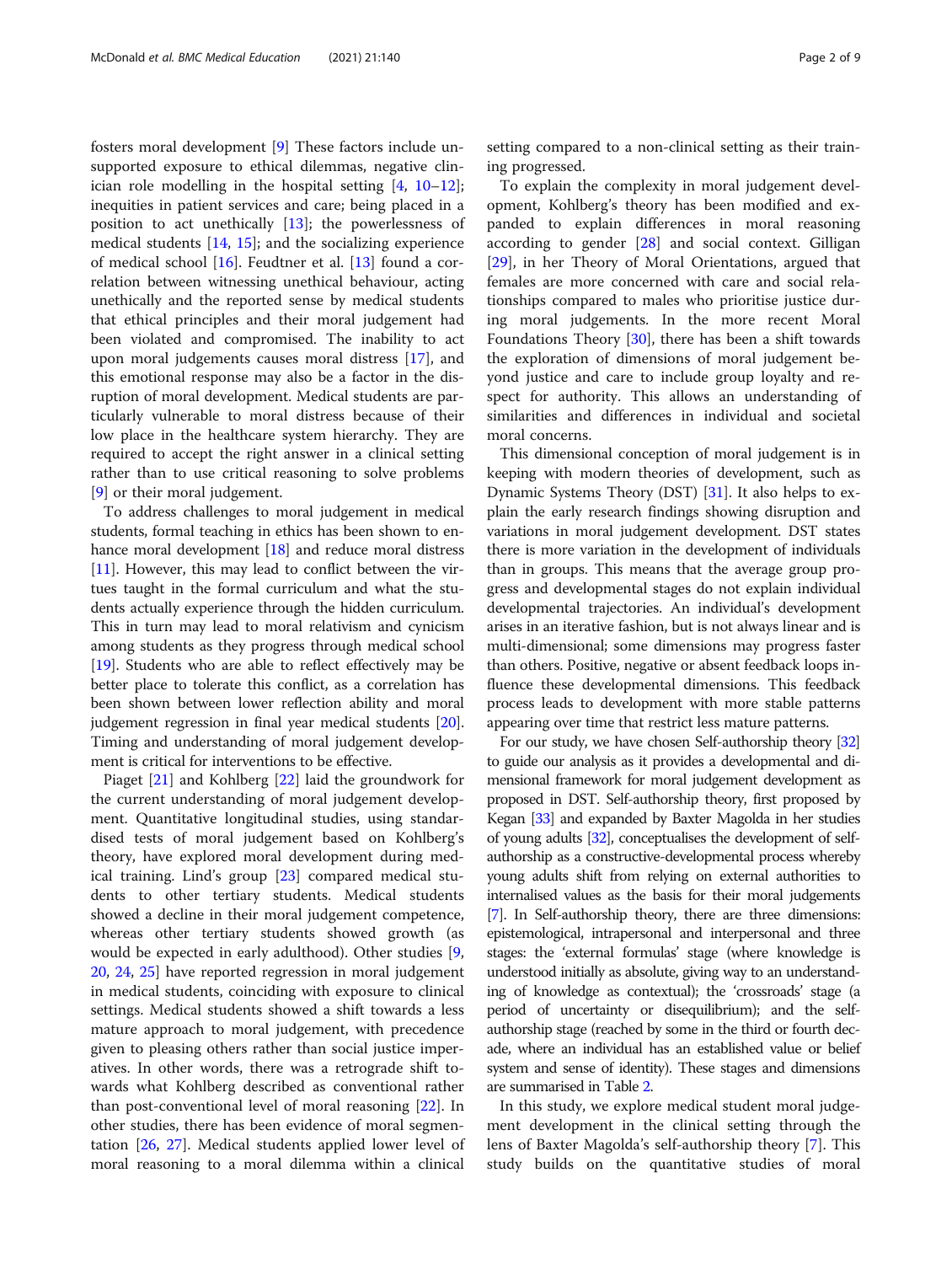development in medical students and the studies of medical student experiences in clinical settings more generally. Understanding the development of moral judgement development in medical students provides a timeline for curriculum design that appropriately educates supports and challenges students.

# Methods

### Aim

The aim of this study was to explore the moral judgment development of medical students during their clinical training.

#### **Setting**

At \*\*\*blinded\*\*\*School of Medicine, the Personal and Professional Development curriculum includes teaching in patient centred care, ethics in medicine and research, advocacy, critical thinking, personal and professional identity and well-being [\[34\]](#page-7-0). This formal teaching occurs throughout the course but is concentrated in the first 2 years. For their final 3 years, students learn through immersion in clinical settings in busy outer metropolitan and rural hospitals.

#### Study design

A qualitative approach was adopted given the sensitive and subjective nature of moral judgement. Participants were offered the opportunity to speak with a researcher as individuals or as part of a focus group. We were interested in changes in moral judgement so participants were recruited from the 3 years of clinical training. This study has been conducted according to relevant guidelines and regulations. We have followed the qualitative research reporting guidelines recommended by O'Brien et al. [\[35](#page-7-0)].

#### Participant recruitment

Students enrolled in \*\*\*blinded\*\*\* School of Medicine were invited to participate through the student email system and announcements on the student learning management system. All students, enrolled in the clinical years of the program (Years 3–5) who volunteered to participate were recruited to the study. Between July and December 2018, the researcher RT conducted 11 interviews and 6 focus groups with 35 medical students (including 18 students from 3rd year, 11 students from 4th year and 6 students from 5th year) drawn from a school cohort of 600 students. Informed consent was provided prior to interview. There were 15 female and 20 male participants with approximately equal representation for each year. The participants were offered an interview or inclusion in a focus group. The focus groups ranged in size from four to six participants.

#### Data collection and analysis

A research assistant, RT, who was not involved in teaching our participants, conducted semi-structured interviews and focus group discussions lasting approximately 60 min. All interviews were audio recorded and transcribed verbatim. Questions with prompting allowed participants to describe their first impressions, experiences and responses during clinical placements to elicit spontaneous accounts of moral judgements and responses. The students were also asked directly about the role of moral judgement in clinical practice; their perceptions of how their moral judgement was changing and the role of the medical school in supporting moral judgement. The approach to interviews was adapted following team review of the student responses in the first two sessions. See Table 1.

De-identified data was thematically analysed, through an iterative and reflexive approach as described by Braun and Clarke [[36](#page-7-0)]. The researchers were blinded to participant gender but not year of study for the analysis. JG and NA independently applied initial descriptive codes to participants' responses in the interviews and focus group discussions. They discussed and refined these codes during this process. JM reread the transcripts, reviewed and consolidated these initial codes into broader topics. Data saturation was determined when no new topics or insights were identified in the data [\[37](#page-7-0)]. At this point, no further participants were recruited. We used QSR International Pty Ltd. (2020) NVivo (released in March 2020) to manage the analysis.

The final themes were discussed, reviewed and refined until consensus was reached that they sufficiently explained the development of the medical students' moral judgements. These were mapped to the dimensions and stages of Self-Authorship Theory. This was undertaken by creating a grid with Baxter Magolda's criteria of Selfauthorship [\[32](#page-7-0)] on one axis and our themes against the other. The criteria for Baxter Magolda's self-authorship stages and dimensions [\[32](#page-7-0)] are summarised in Table [2.](#page-3-0)

Table 1 List of interview questions

1. Can you tell me a little about yourself?

3. Can you talk a little about your experiences on clinical placement?

4. Can you describe the hospital culture and how it compares to other places you have worked or studied?

Statement: Moral judgment is defined as "the process by which an individual determines what's right and wrong, good and bad".

5. How important do you think moral judgement is in a clinical practice?

6. Have your ideas about what is right and wrong changed?

<sup>2.</sup> How much clinical placement or clinical experience have you had so far?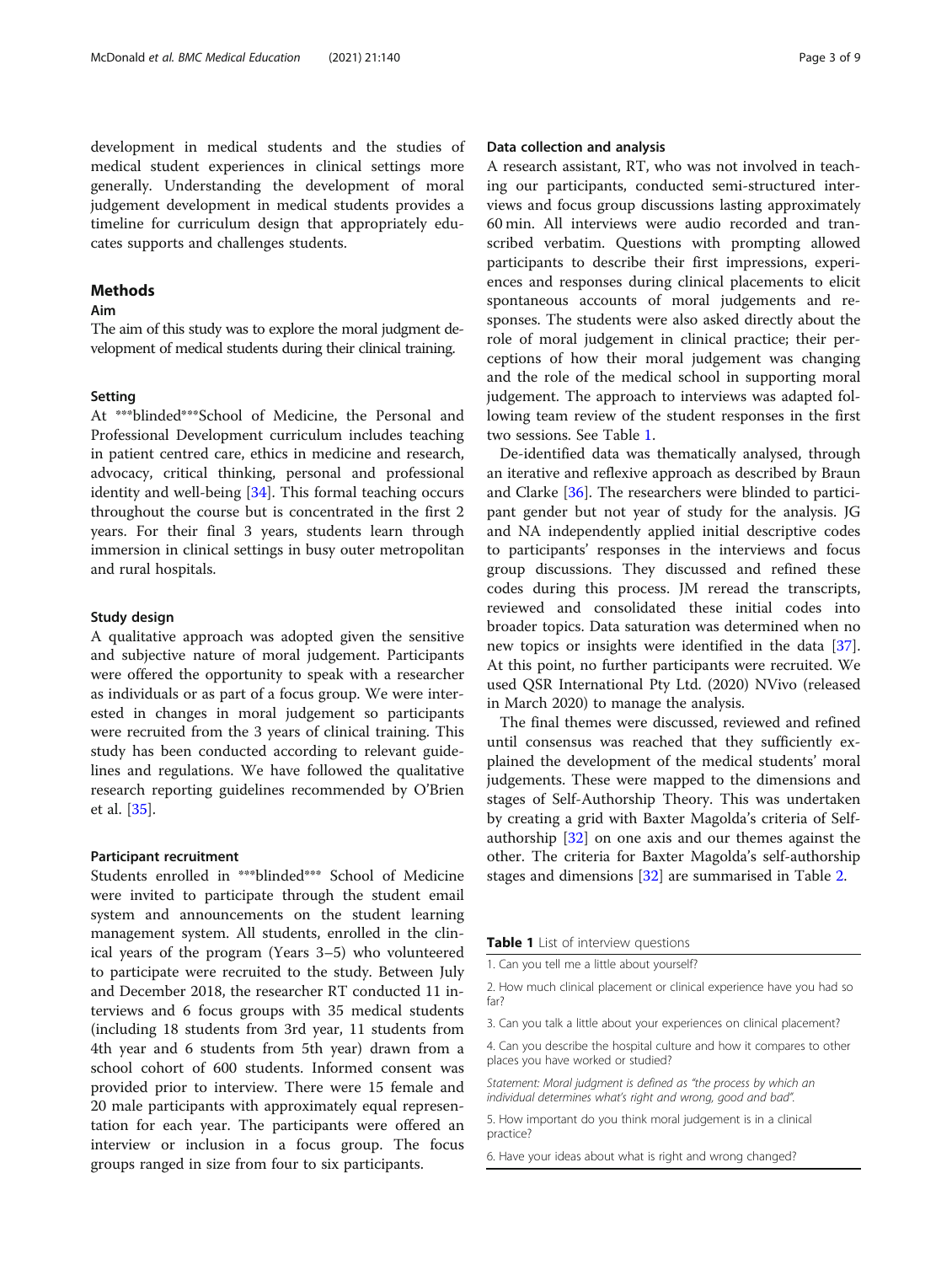<span id="page-3-0"></span>

|  |  |  | Table 2 Criteria for Dimensions and Stages of Self-Authorship |  |
|--|--|--|---------------------------------------------------------------|--|
|  |  |  |                                                               |  |

| <b>Dimension</b> | <b>External Formulas</b>                                                                 | Crossroads                                                                                                                                    | Self-authorship                                                                                                                                        |
|------------------|------------------------------------------------------------------------------------------|-----------------------------------------------------------------------------------------------------------------------------------------------|--------------------------------------------------------------------------------------------------------------------------------------------------------|
| Epistemological  | Knowledge from authorities<br>is accepted or partially<br>accepted without<br>evaluation | Evolving awareness of the uncertainty created<br>by multiple perspectives and recognition of the<br>need to accept responsibility for beliefs | Knowledge is contextual. An internal belief system<br>allows the construction, evaluation and<br>interpretation of evidence to form judgements         |
| Intrapersonal    | Identity derived from the<br>definitions and approval of<br>others                       | Emerging tension between internal and<br>external values and beliefs prompting self-<br>exploration                                           | Consolidation of personal values and identity to<br>allow interpretation of evidence within context                                                    |
| Interpersonal    | Relationships are a source<br>of identity and affirmation                                | Evolving recognition of how dependent<br>relationships constrain growth. Emerging<br>identity creates struggle for independence               | Engagement in interdependent relationships<br>without the need for approval and with the ability<br>to recognise and accept the perspectives of others |

(Adapted from Baxter Magolda M, King PM. Learning partnerships: Theory and models of practice to educate for self-authorship: Stylus Publishing, LLC.; 2004. with permission of the publisher. Copyright© 2004, Stylus Publishing, LLC).

The team engaged in reflexivity to consider the influence of personal bias in the analysis of the data. The researchers JM, JG and NA have taught components of the personal and professional development course to the participants and JM has worked in one of the hospital settings. The researchers sought to distinguish between the taught curriculum and the participant responses, and to set aside, where possible, any personal knowledge of clinical culture and practice in the analysis of the data.

Once established, the themes were mapped against the stages and dimensions of self-authorship theory (epistemological, intrapersonal and interpersonal).

#### Results

Three main themes were identified during the focus group discussions and interviews. Some themes were more prominent in the early years, representing a time of moral judgement questioning and emotional responses to early clinical experiences. Other themes became more prominent in the later years of training as students adapted to the clinical environment, developed confidence, and began planning for how they would approach moral dilemmas in their future clinical practice. The three themes that emerged were confusion, defensiveness (desensitization and justification) and planning for the future.

## Confusion

The students described wide ranging new experiences both favourable and unfavourable related to patient care, doctor-patient communication, and team dynamics. In third year, students described confusion when moral decision-making within clinical practice did not match their expectations:

"It probably drops the most in the first clinic that you have because of the difference between the idealism you're taught in school and the actual reallife experience". (P22, Year 3, female)

This meant they felt powerless to respond:

"So I guess idealistically you'd want to say you'd step in and do what you think is morally correct, but I didn't in that situation. I just didn't really ... I was kind of in shock". (P31, Year 3, male).

Medical students described being highly motivated to please their seniors and being somewhat in awe of their knowledge and competence. This means that initially they doubted their own moral competence:

"I think when I saw scenarios that were maybe slightly morally questionable; I was still understanding what was normal for the hospital". (P18, Year 4, female).

"So, when you see your superior in that position behaving a certain way it just sort of comes to you that you need to develop that attitude and mindset". (P12, Year 4, female).

"… you have people telling you in higher positions, telling you to do something, you just assume that it's right and it's the right decision to make at the time. That's just what's expected". (P28, Year 3, male).

This respect for the senior clinicians meant conforming to rules to please others. This corresponds to the External Formulas phase of self-authorship.

However, conforming to hospital culture conflicted with their moral judgement:

"We can't often speak up for when we see bad behaviour, but we do make our own judgements and we talk about it amongst ourselves as well". (P14, Year 4, male).

# Defensive

This conflict between the clinical practice and the participants' moral judgements elicited two defensive responses.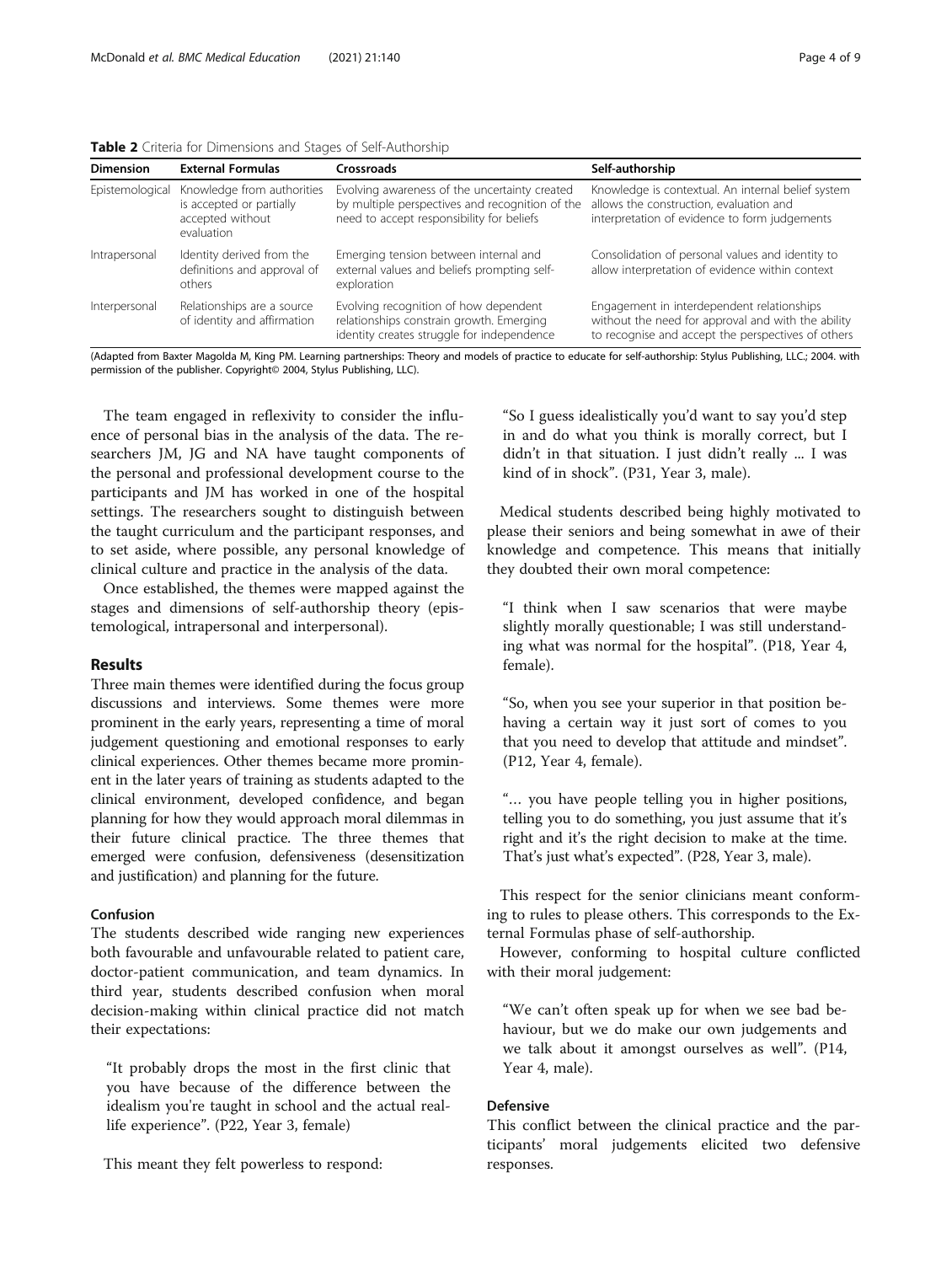## Desensitization

The first of these responses was desensitization with moral detachment:

"I remember the first time I was around a doctor telling a patient's family that the patient was going to die, I got quite upset. And it happened again a few months later, and I felt nothing … I have kind of fallen into the trap of disengaging emotionally". (P7, Year 3, female).

I feel like that's the normal process of becoming a doctor. As long as you're not completely insensitive but, yeah, I'm more open to rejecting people now. In the past, I wouldn't reject anyone like if they want to talk. Now, I would if it's necessary. (P1, Year 3, male).

# Justification

The second defense was justification. Participants justified their desensitisation to distressing situations or problematic behaviours:

I think eventually your sense of being actively involved and emotionally affected by the patient's plight will decrease, and I think that's just natural. (P17, Year 4, male).

Participants also justified their questionable moral choices by expediency. Their need to survive medical school outweighed the priority for moral actions in terms of speaking out:

"… while we learn about you can stand up to your superiors, and it's really good, but in reality, that's always in the back of our mind, because our ultimate goal is to just try and survive through medical school". (P13, Year 4, female).

"In theory, they talk about being able to stand up for yourself … in practice, it's so difficult and it is because like, because it's so hierarchical …" (P5, Year 5, female).

This justification subverted moral judgement. Choices and actions were determined by the best interests of the student or the rules of the prevailing culture. External Formulas were more important than moral judgement.

Participants also justified the desensitisation of their seniors who needed to cope with what they were learning, by pitching the blame to an unforgiving system with limited resources:

"I don't truly believe all these people became, that they were born that way. I think they became jaded somehow". (P21, Year 3, male).

Yet some students were aware of and distressed by their increasing insensitivity. They felt there was a disconnection between their ideals, what they were seeing and increasingly accepting. This disequilibrium represents the Crossroads of Self-authorship:

"And you see it in senior doctors. They kind of do seem to, a lot of the time, see patients as a problem to solve, rather than just a person". (P7, Year 3 female).

In the fifth-year focus group discussion, the students argued that the responsibility for their moral judgement lapses lay with their medical educators – another defensive justification. This response shifted responsibility for moral action on others, almost abdicating personal responsibility. These responses contained potential solutions for the moral distress they had experienced:

"I think while we were transitioning from preclinical to purely clinical, it was very hard to adapt to a clinical learning, and I felt quite lost like what to do, how long do I stay here, how do I learn? ... I think a little bit more teaching during that period and support and debriefing sessions formally by the school would have been good during that". (P2, Year 5, female).

# Planning for the future

In their final years, students discussed how they would use what they had learned from experience in their future practice. They were cautiously confident they could do better in terms of relationships with juniors:

"I often think about, as an intern, like it'll be the first time we have juniors underneath us and I often think about like, how can I change the experience that I've had for my future medical students?" (P4, Year 5, female).

### And moral practice:

"We're learning how not to be doctors for the most part. You get a lot of good doctors but the thing that definitely stands out to me is, wow, I need to make sure I never do that to anyone ever again because that's awful". (P34, Year 5, male).

This represents an early shift towards self-authorship with consolidation of personal values and professional identity.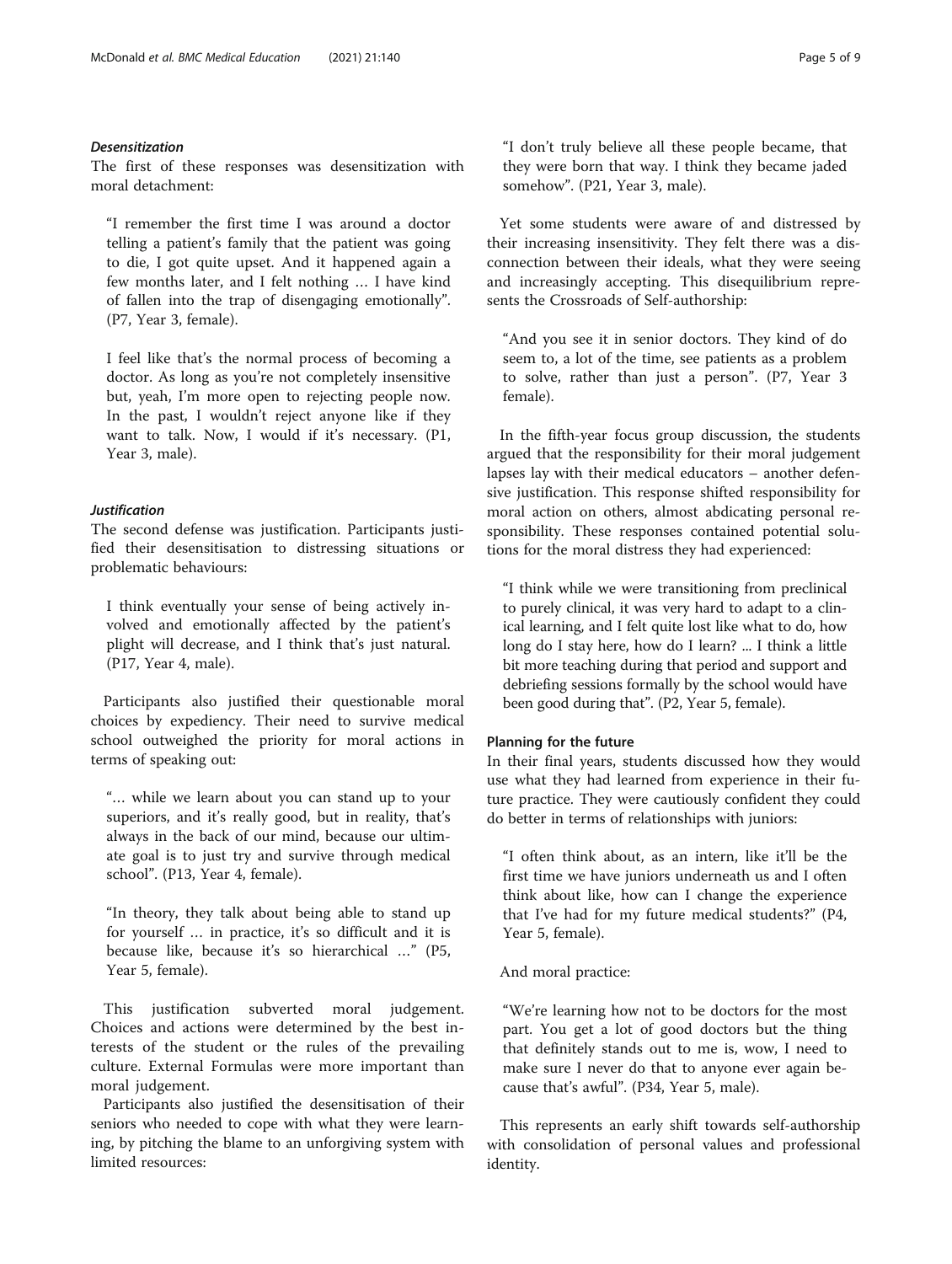The three themes are mapped against the three stages and dimensions of self-authorship in Fig. 1.

#### **Discussion**

In our study, the students' moral judgements varied widely and depended on context. Across the years, there was evidence of developmental growth in moral judgement. Early confusion and defensiveness made way for greater confidence in moral judgement as students consolidated their professional identities in the backdrop of a complex environment. As dynamic systems theory [\[31](#page-7-0)] predicts the path was not linear for groups or individuals.

Modern medical curricula adopt an immersive style of teaching drawing on socio-cultural learning theories where students learn through joining a community of learners through participation in work [[38\]](#page-7-0). This approach to preparing graduates for practice is not only theoretically sound but has a strong evidence base [\[39](#page-7-0)]. Therefore, it is no wonder that in their early transition to the clinical setting students show eagerness to impress their seniors, to learn from them and to be accepted into the culture. Hafferty and Franks [[40\]](#page-7-0) argue that 'medical students suffer from professional insecurity and fear of failure, and that they generalize this perceived incompetence as ethical incompetence as well'. Students, hence, see undesirable practices and treat them as representative of what is acceptable in the face of what they have learned and previously believed. This allows the 'hidden curriculum' to predominate over personal morality.

In our study, the third-year students quickly recognised the hierarchical nature of healthcare settings and

described feeling confused: powerless to protest, unknowledgeable and willing to trust their superiors. This led to an uneasy adoption of an External Formulas approach to moral judgement; students yielded their knowledge and beliefs to others because they are uncertain about their own values and social identity [[32\]](#page-7-0).

The modern clinical setting is a complex and dynamic environment driven by relationships and system processes that are interspersed by critical events. The students' experiences provided a sharp contrast between the reality of clinical practice and the explicitly taught professionalism ideals. The incongruence between what the students experience and their ideals led to distressprovoked early confusion followed by defensiveness. Students become caught in what Baxter Magolda [[32\]](#page-7-0) refers to as the 'crossroads space', characterised by tension and uncertainty as young adults attempt to reconcile new experiences with an emerging identity and belief system. This disequilibrium is described as a necessary stage and driver towards self-authorship [[41\]](#page-7-0). Identity development according to DST is characterised by cycles of commitment (identity) and exploration for solutions [[42\]](#page-7-0).

Students became defensive during this period of uncertainty resorting to two main solutions to resolve the conflict: desensitisation and justification. Many described becoming insensitive and found this both protective and alarming. Others sought to justify their superiors' behaviours reflecting a shift towards greater identification with their seniors and acceptance of the complex nature and competing priorities in health care. Some students attempted to justify their behaviours that did not

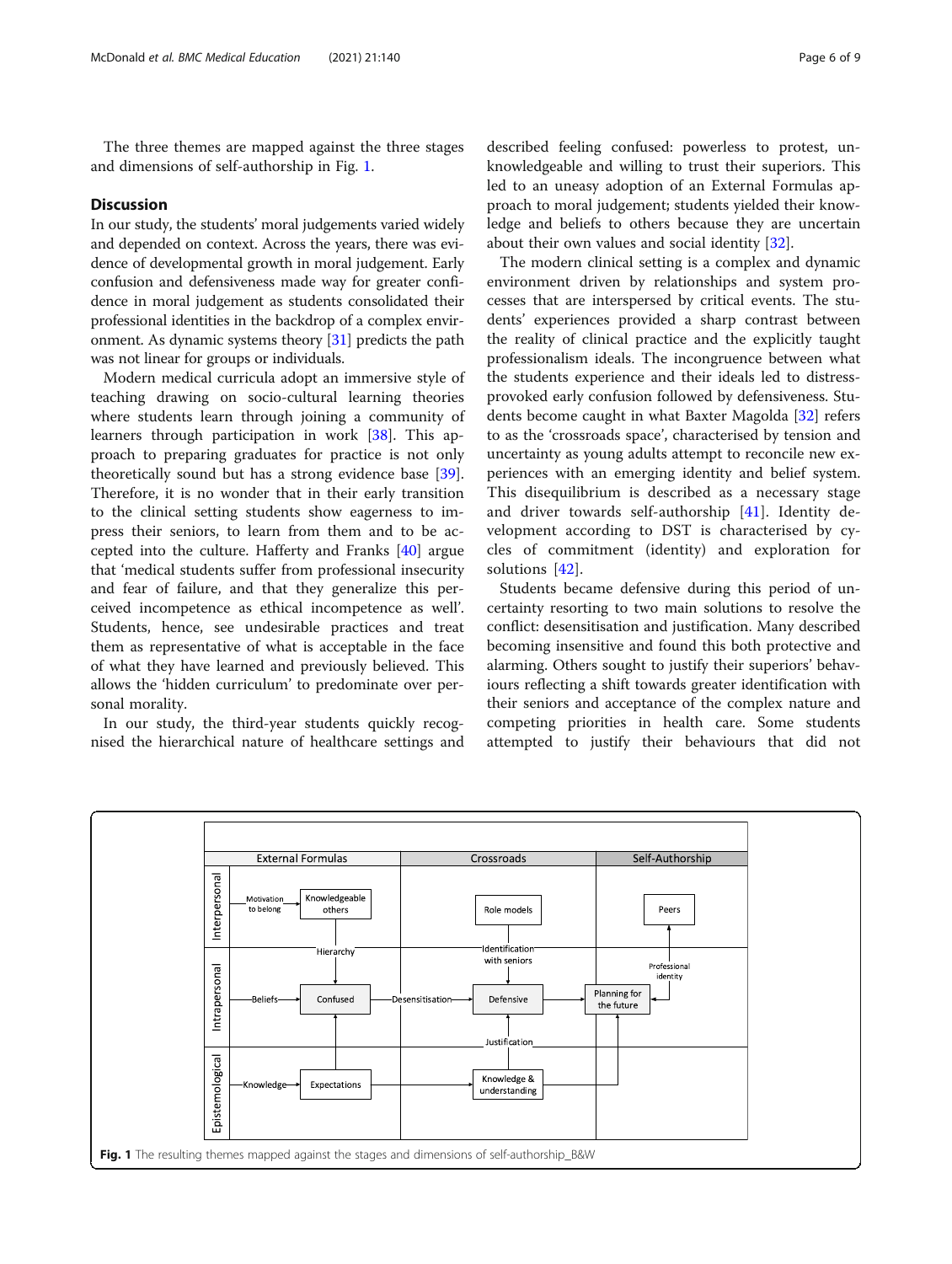conform to their ideals. These students just wanted to 'get through' their training, complete their logbooks and 'survive'. Many students also felt angry that they had been let down by their training, particularly the perceived inadequacy of the support they had received. These students advocated strongly for more opportunities to debrief about their experiences on the wards and for teaching in assertiveness and ethical reasoning.

In their final year, students expressed determination to create cultural change within the clinical setting and the medical curriculum as they began to plan for their clinical practice. This represents an early shift towards accepting responsibility for moral judgements and the final stage in the self-authorship process where young adults take responsibility for their values, respect the perspectives of others, while no longer being dependent on the approval of others for their own beliefs and behaviours. Segmentation of moral competence, described in earlier studies can be explained by DST as a fracturing of moral competence in a new and bewildering context. Students resolve this inconsistency in their moral judgement as they consolidate their moral judgement through self-authorship. This development is likely to be unique to the individual, dynamic and contextual. The implications of this research are that students are at risk of being underprepared and under supported for their exposure to the clinical setting. To address this, medical educators need to prepare students for the reality of the complexity of medical workplaces [\[39](#page-7-0)]. Once immersed in a clinical setting, Sandars and Jackson [\[43](#page-7-0)] recommend structuring support for medical student through Baxter Magolda's learning partnership model [[32\]](#page-7-0) which takes into account the student's self-authorship stage. The knowledge that students need to attain to make sound moral judgements in clinical practice is complex. This knowledge needs to be presented in an iterative fashion. Students need the opportunity to reflect and discuss 'disorienting' experiences that challenge ideals and learned theoretical concepts. Many of the students recounted the focus groups and interviews were one of the few opportunities given to debrief their experiences in any meaningful way. Students should be challenged to consider how they might do things differently as they reach self-authorship and develop confidence in their moral judgement.

It is also the responsibility of medical educators to ensure that learning environments for our students are safe and stimulating. Role models, positive and negative, have a powerful influence on student values, motivations and behaviours [\[44\]](#page-8-0). Toxic health care environments are neither beneficial to patient care nor the well-being of medical students [[45\]](#page-8-0). Our medical students and junior medical officers need the confidence, skills and opportunity to speak up when they are witness or victim to unprofessional behaviours [\[46](#page-8-0)]. This requires that students have the confidence and means to act on their moral judgements.

This study was cross-sectional with representation of three years of a medical cohort. This allowed comparison of perspectives of students at different stages. A longitudinal qualitative study may have allowed exploration of individual factors influencing student journeys. Our sample of students was drawn from a single university and participants self-selected. Their experiences, while reflective of what has been reported in the literature, may not be representative of their respective year cohorts or of medical students from other universities. Future research should explore the development in moral judgement in young graduates as they become more senior, accept more responsibilities and progress through postgraduate training. It will also be important to test intervention effectiveness on medical student experience and moral development.

#### Conclusion

This study explored how the moral judgement development of medical student during clinical training. Our findings reflect and build upon the findings in earlier studies that have found student distress on entering a clinical environment. The students described how their eagerness to join and conform to the medical community culture influenced their early responses to clinical experiences. Initial confusion and distress provoked a lack of confidence and questioning of their moral judgement. By final year, most students had shifted towards self-authorship by making sense of their experiences and the clinical environment, reconciling what they had learned with their ideals and forging plans for their future practice. Medical educators should anticipate this developmental process, providing preparation and support during transitions, opportunities for reflection during the Crossroads period of disequilibrium and provide challenges for students as they develop self-authorship maturity to express and exercise their moral judgement.

#### Acknowledgements

The authors would like to thank the participants for their time and interest in the project.

#### Authors' contributions

IH, JM and RT designed the study. RT collected the data. JG, NA and JM analysed and interpreted the data. JM and IH developed the diagram of the themes. JM wrote the first version of the manuscript. NA, JG, RT and IH revised the manuscript critically for important intellectual content. All authors approved the final version for submission and have agreed to be accountable for all aspects of the work.

#### Funding

The research was funded through a Western Sydney University Vice Chancellor's Researcher Development Award.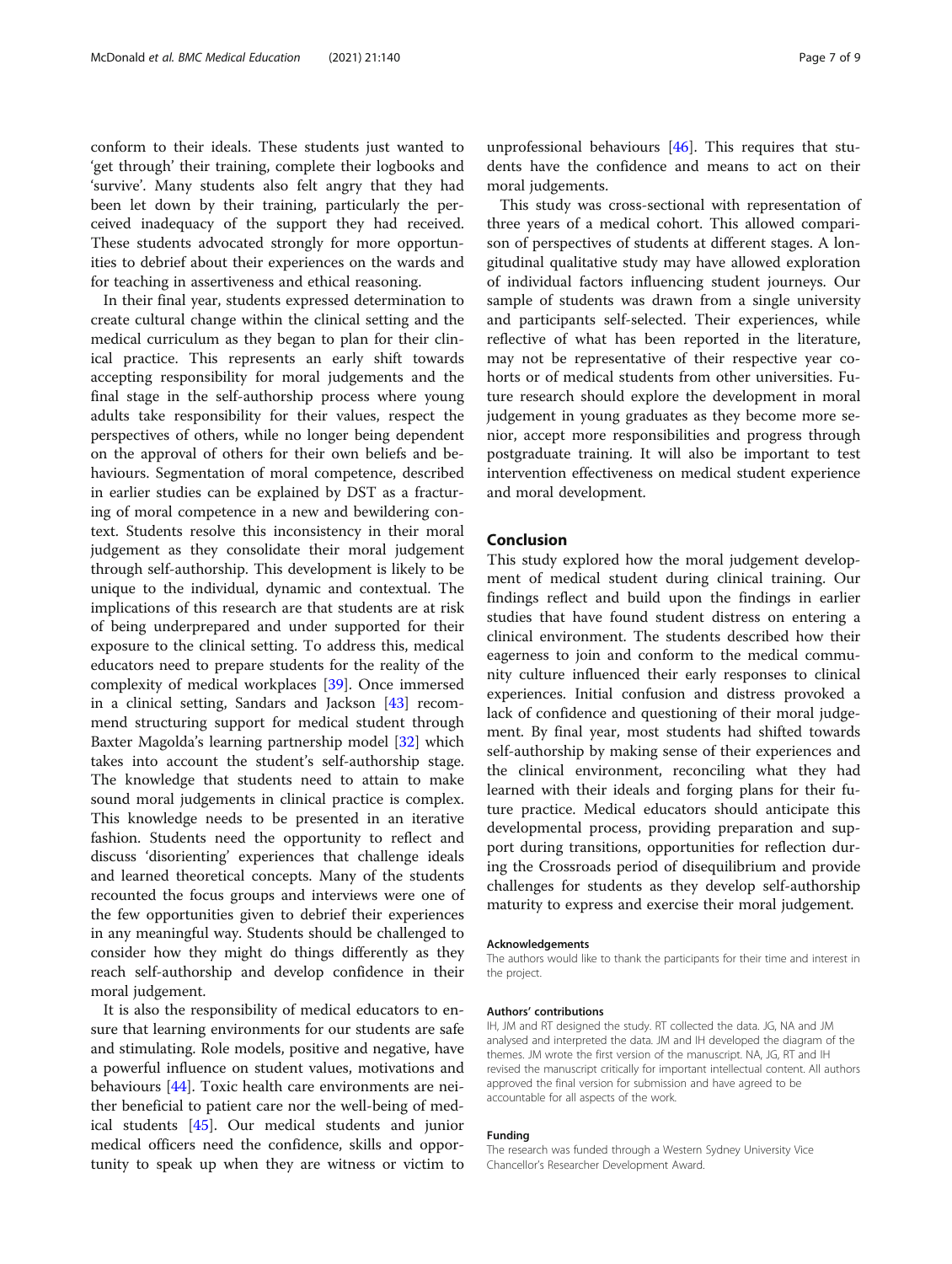#### <span id="page-7-0"></span>Availability of data and materials

The datasets generated and/or analysed during the current study are not publicly available due to the personal nature of the topic and the potential for participant re-identification. Aggregate de-identified data is available on reasonable request.

# **Declarations**

#### Ethics approval and consent to participate

The Western Sydney University Human Research Ethics Committee approved the research proposal: Reference H12631.

### Consent for publication

Participants provided informed consent to participate in the interviews and for the publication and storage of de-identified data.

#### Competing interests

On behalf of all authors, the corresponding author states that there is no conflict of interest.

#### Author details

<sup>1</sup>School of Medicine, Western Sydney University, Penrith, NSW, Australia. <sup>2</sup>School of Sociology, Western Sydney University, Penrith, NSW, Australia.

#### Received: 6 October 2020 Accepted: 15 February 2021 Published online: 02 March 2021

#### References

- 1. Sheehan TJ, Husted SDR, Candee D, Cook CD, Bargen M. Moral Judgment as a Predictor of Clinical Performance. Eval Health Prof. 1980;3(4):393.
- 2. Campbell R. What is moral judgment? J Philos. 2007;104(7):321–49.
- 3. Krishnasamy C, Ong SY, Loo ME, Thistlethwaite J. How does medical education affect empathy and compassion in medical students? A metaethnography: BEME guide no. 57. Med Teach. 2019;41(11):1220–31.
- 4. Branch WT Jr. Supporting the moral development of medical students. J Gen Intern Med. 2000;15(7):503–8.
- 5. Miller FG, Brody H. The internal morality of medicine: an evolutionary perspective. J Med Philos. 2001;26(6):581–99.
- 6. Huddle TS. Viewpoint: teaching professionalism: is medical morality a competency? Acad Med. 2005;80(10):885–91.
- 7. Baxter Magolda MB. Self-authorship. N Dir High Educ. 2014;2014(166):25–33.
- 8. Branch WT Jr. Professional and moral development in medical students: the ethics of caring for patients. Trans Am Clin Climatol Assoc. 1998;109:218–29 discussion 29-30.
- 9. Hren D, Marušić M, Marušić A. Regression of moral reasoning during medical education: combined design study to evaluate the effect of clinical study years. PLoS One. 2011;6(3):e17406.
- 10. Hafferty FW, Gaufberg EH, O'Donnell JF. The role of the hidden curriculum in "on doctoring" courses. AMA J Ethics. 2015;17(2):130–9.
- 11. Berger JT. Moral distress in medical education and training. J Gen Intern Med. 2014;29(2):395–8.
- 12. White CB, Kumagai AK, Ross PT, Fantone JC. A qualitative exploration of how the conflict between the formal and informal curriculum influences student values and behaviors. Acad Med. 2009;84(5):597–603.
- 13. Feudtner C, Christakis DA, Christakis NA. Do clinical clerks suffer ethical erosion? Students' perceptions of their ethical environment and personal development. Acad Med. 1994;69(8):670–9.
- 14. Lomis KD, Carpenter RO, Miller BM. Moral distress in the third year of medical school; a descriptive review of student case reflections. Am J Surg. 2009;197(1):107–12.
- 15. Wiggleton C, Petrusa E, Loomis K, Tarpley J, Tarpley M, O'gorman ML, et al. Medical students' experiences of moral distress: development of a webbased survey. Acad Med. 2010;85(1):111–7.
- 16. Patenaude J, Niyonsenga T, Fafard D. Changes in students' moral development during medical school: a cohort study. Can Med Assoc J. 2003;168(7):840–4.
- 17. Jameton A. Dilemmas of moral distress: moral responsibility and nursing practice. AWHONNS Clin Issues Perinat Womens Health Nurs. 1993;4(4):542– 51.
- 18. Self DJ, Wolinsky FD, Baldwin D Jr. The effect of teaching medical ethics on medical students' moral reasoning. Acad Med. 1989;64(12):755–9.
- 19. Testerman J, Morton K, Loo L, Worthley J, Lamberton H. The natural history of cynicism in physicians. Acad Med. 1996;71(10):S43–S5.
- 20. Chalmers P, Dunngalvin A, Shorten G. Reflective ability and moral reasoning in final year medical students: a semi-qualitative cohort study. Med Teach. 2011;33(5):e281–9.
- 21. Whetnall EM. The moral judgment of the child. By Jean Piaget. (International library of psychology and philosophy. London: Kegan Paul, Trench, Trübner & Co. 1932. ix + 417. Price 12s. 6d. Philosophy. 1933;8(31): 373–4.
- 22. Kohlberg L, Hersh RH. Moral development: a review of the theory. Theory Pract. 1977;16(2):53–9.
- 23. Lind G. Moral regression in medical students and their learning environment. Revista Brasileira de Educacao Médica. 2000;24(3):24–33.
- 24. Self DJ, Schrader D, Baldwin D, Wolinsky F. The moral development of medical students: a pilot study of the possible influence of medical education. Med Educ. 1993;27(1):26–34.
- 25. Patenaude J, Niyonsenga T, Fafard D. Changes in the components of moral reasoning during students' medical education: a pilot study. Med Educ. 2003;37(9):822–9.
- 26. Hegazi I, Wilson I. Medical education and moral segmentation in medical students. Med Educ. 2013;47(10):1022–8.
- 27. Feitosa HN, Rego S, Bataglia PUR, Sancho KFCB, Rego G, Nunes R. Moral judgment competence of medical students: a transcultural study. Adv Health Sci Educ. 2013;18(5):1067–85.
- 28. Rothbart MK, Hanley D, Albert M. Gender differences in moral reasoning. Sex Roles. 1986;15(11):645–53.
- 29. Gilligan C. New maps of development: new visions of maturity. Am J Orthopsychiatry. 1982;52(2):199.
- 30. Graham J, Haidt J, Koleva S, Motyl M, Iyer R, Wojcik SP, et al. Chapter Two Moral Foundations Theory: The Pragmatic Validity of Moral Pluralism. In: Devine P, Plant A, editors. Advances in Experimental Social Psychology. 47. San Diego: Academic Press; 2013. p. 55–130.
- 31. de Ruiter N, van der Gaag M, Jeronimus BF, Kunnen ES. Introduction to a dynamic systems approach to psychosocial development in adolescence. In: Kunnen ES, editor. Psychosocial development in adolescence : insights from the dynamic systems approach. London: Routledge, Taylor & Francis Group; 2019.
- 32. Magolda M. The Evolution of Self-Authorship. In: Khine MS, editor. Knowing, knowledge and beliefs. Chicago: Springer; 2010.
- 33. Kegan R. In over our heads: the mental demands of modern life. Cambridge: Harvard University Press; 1994.
- 34. Langendyk V, Mason G, Wang S. How do medical educators design a curriculum that facilitates student learning about professionalism? Int J Med Educ. 2016;7:32–43.
- 35. Cunningham H, Taylor D, Desai UA, Quiah SC, Kaplan B, Fei L, et al. Looking Back to move forward: first-year medical Students' meta-reflections on their narrative portfolio writings. Acad Med. 2018;93(6):888–94.
- 36. Braun V, Clarke V. Using thematic analysis in psychology. Qual Res Psychol. 2006;3(2):77–101.
- 37. Varpio L, Ajjawi R, Monrouxe LV, O'Brien BC, Rees CE. Shedding the cobra effect: problematising thematic emergence, triangulation, saturation and member checking. Med Educ. 2017;51(1):40–50.
- 38. Lave J. Situating learning in communities of practice. Perspect Socially Shared Cognit. 1991;2:63–82.
- 39. Yardley S, Westerman M, Bartlett M, Walton JM, Smith J, Peile E. The do's, don't and don't knows of supporting transition to more independent practice. Perspect Med Educ. 2018;7(1):8–22.
- 40. Hafferty FW, Franks R. The hidden curriculum, ethics teaching, and the structure of medical education. Acad Med. 1994;69(11):861–71.
- 41. Pizzolato JE. Creating crossroads for self-authorship: investigating the provocative moment. J Coll Stud Dev. 2005;46(6):624–41.
- 42. Kunnen ES. Identity Development from a Dynamic Systems Perspective. In: Kunnen ES, editor. Psychosocial development in adolescence : insights from the dynamic systems approach. London: Routledge, Taylor & Francis Group; 2019. p. 146–59.
- 43. Sandars J, Jackson B. Self-authorship theory and medical education: AMEE guide no. 98. Med Teach. 2015;37(6):521–32.